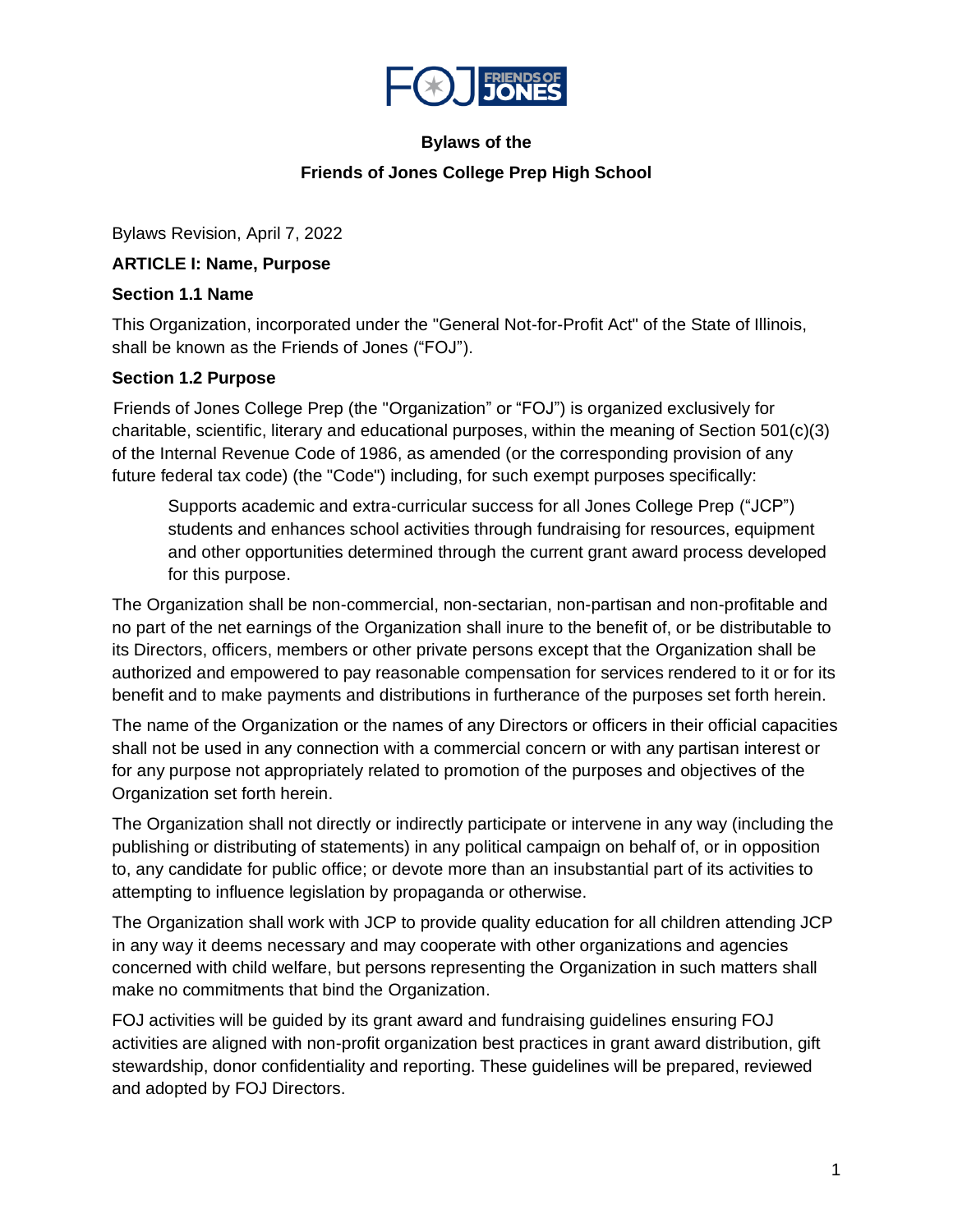

Notwithstanding any other provision of these Bylaws, the Organization shall not carry on any other activities not permitted to be carried on by an organization exempt from federal income taxation under Section 501(a) of the Code by reason of being an organization described in Section 501(c)(3) of the Code or by an organization, contributions to which are deductible under Section 170(c)(2) of the Code.

In addition to the purposes set forth above, the Organization shall also have, for exempt purposes within the meaning of Section 501(c)(3) of the Code, the purposes of, in general, exercising any, all and every power that a not for profit corporation organized under the applicable provisions of the Illinois General Not for Profit Corporation Act of 1986 for charitable, scientific, literary and educational purposes, all for the public welfare, can be authorized to exercise, but only to the extent the exercise of such powers is in furtherance of exempt purposes.

#### **ARTICLE II: Membership**

Membership in FOJ is open to any person interested in furthering the purposes set forth in Section 1.2 including, but not limited to, alumni, parents and guardians of current and former students, and the community at-large. All parents and guardians of current students will be considered members of FOJ and are automatically enrolled.

Members are asked to make a financial contribution to the Organization according to their ability. Financial support is not a requirement of membership or for holding office; however, it is the primary purpose of the Organization.

All members, with the exception of the community at-large or an elected member of the Jones Local School Council (LSC), are eligible for candidacy for voting positions on the Board of Directors up to the numeric limit established in Section 3.2. Persons elected to the Board of Directors, as provided in Sections 3.2 and 3.3, shall constitute the voting membership of the Organization. Member of the community at-large and the Jones LSC are eligible for non-voting positions on the Board of Directors**.**

### **ARTICLE III: Board of Directors**

#### **Section 3.1 General Powers**

The property, affairs and business of the Organization shall be independently managed and directed by the Board of Directors ("Directors").

#### **Section 3.2 Number, Election and Term**

The number of voting Director positions shall be 15-25. The number of voting Director positions may be increased or decreased from time to time by a majority vote of the voting Directors.

Directors will be elected for a one-year term and may be reelected. Efforts will be made to include at least one parent or guardian of a student from each grade (grades 9-12) represented at JCP.

Elections will be held annually by June. Terms will be from July to June.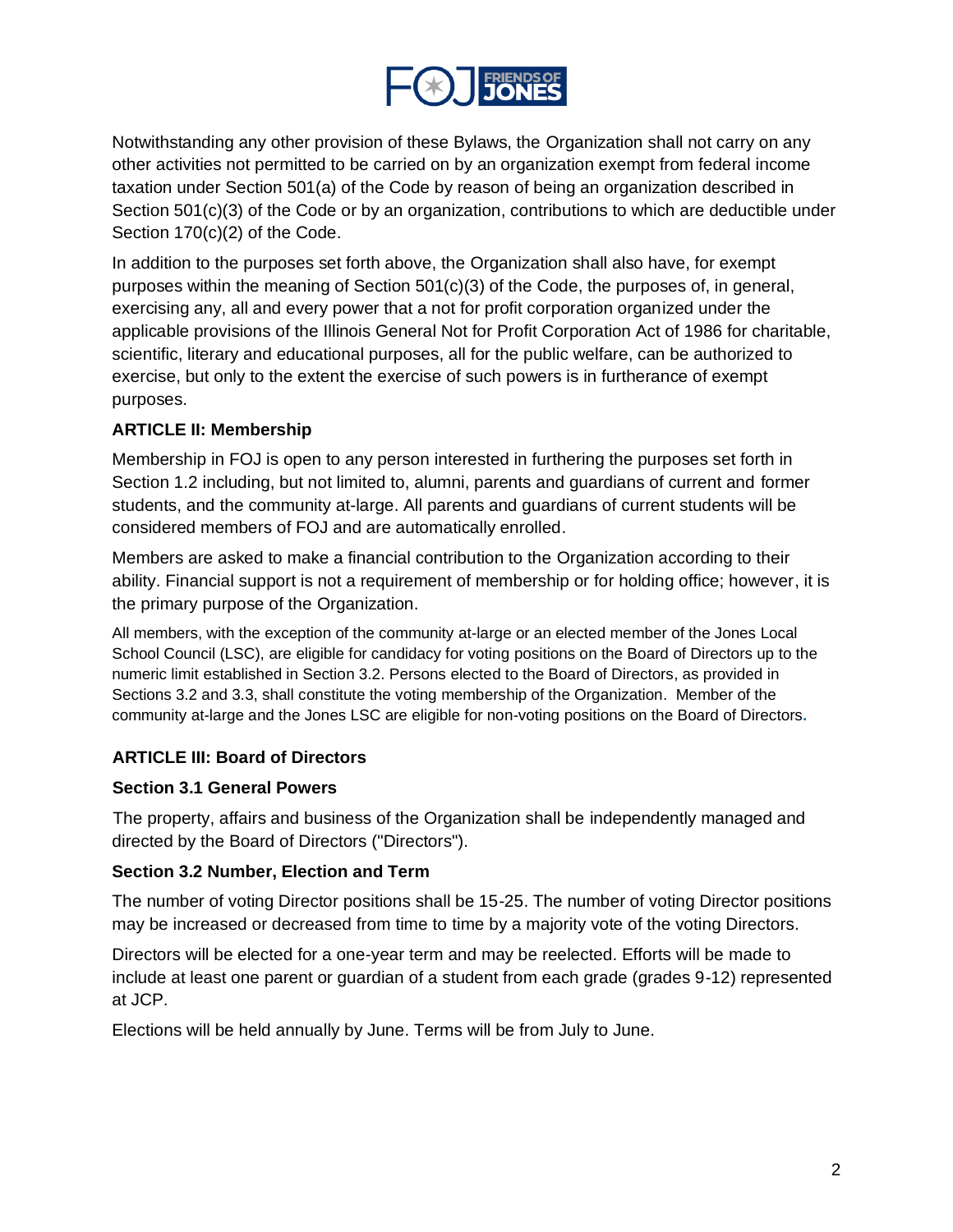

### **Section 3.3 Nominations**

A Nominating Committee, led by the Vice Chair and made up of at least two current Directors will interview candidates and will submit a slate for approval by a majority of the currently seated Directors.

Nominations can be made by any member. In addition, members are invited to submit their own names for consideration.

#### **Section 3.4 Voting, Quorum, Proxies**

Matters brought before the Directors will be decided by a majority vote. The Directors may only consider motions presented by a Director. One-third (33%) of the Directors shall constitute a quorum for the transaction of business at any meeting, although if less than one-third of the Directors are present, a majority of those present may adjourn the meeting.

Directors may conduct votes using electronic tools such as email. Any member may decline to vote electronically, for any reason, and may request an alternative method with which to cast their vote. When voting electronically on any issue, the following guidelines must be followed:

- (a) A call for votes is distributed by the Chair
- (b) A motion and second must be included in the description of the vote being called
- (c) A deadline for vote submission is included in the communication
- (d) A majority of total eligible voting roles is needed to consider the vote final
- (e) If the vote is taken outside of a normal business meeting, the outcome of the vote will be communicated via email and noted in the next business meeting minutes as part of the Chair report

#### **Section 3.5 Powers and Responsibilities**

The Directors are charged with carrying out the mission of the Organization. Each Director is expected to attend all Board meetings and to participate fully in the work of the Board. Each Director must be vigilant in avoiding any appearance of conflict of interest at any time. Directors will be required to sign a Conflict of Interest Policy annually. If a Director refuses to sign the Conflict of Interest Policy, they will be removed from their position.

#### **Section 3.6 Vacancies and Removals**

Vacancies that occur between elections may be filled by a majority vote of the Directors. The individual thus elected will serve until the next regular election. A Director may be removed from the Board by resignation, gross misconduct, or absenteeism:

- (a) Any Director may resign at any time by giving prior written notice of such resignation to the Chair
- (b) If a Director is involved in an illegal activity or misconduct, the Chair will contact the Director in writing informing them of their removal from their position for cause.
- (c) If a Director fails to attend three consecutive meetings in a year, the Board Chair will contact the Director in writing asking for reaffirmation of interest in being a Director. In the absence of a positive response, the Director will be removed and a new Director will be elected. Despite a positive response, if said Director fails to attend the next meeting, the Director will be removed and a new Director may be elected.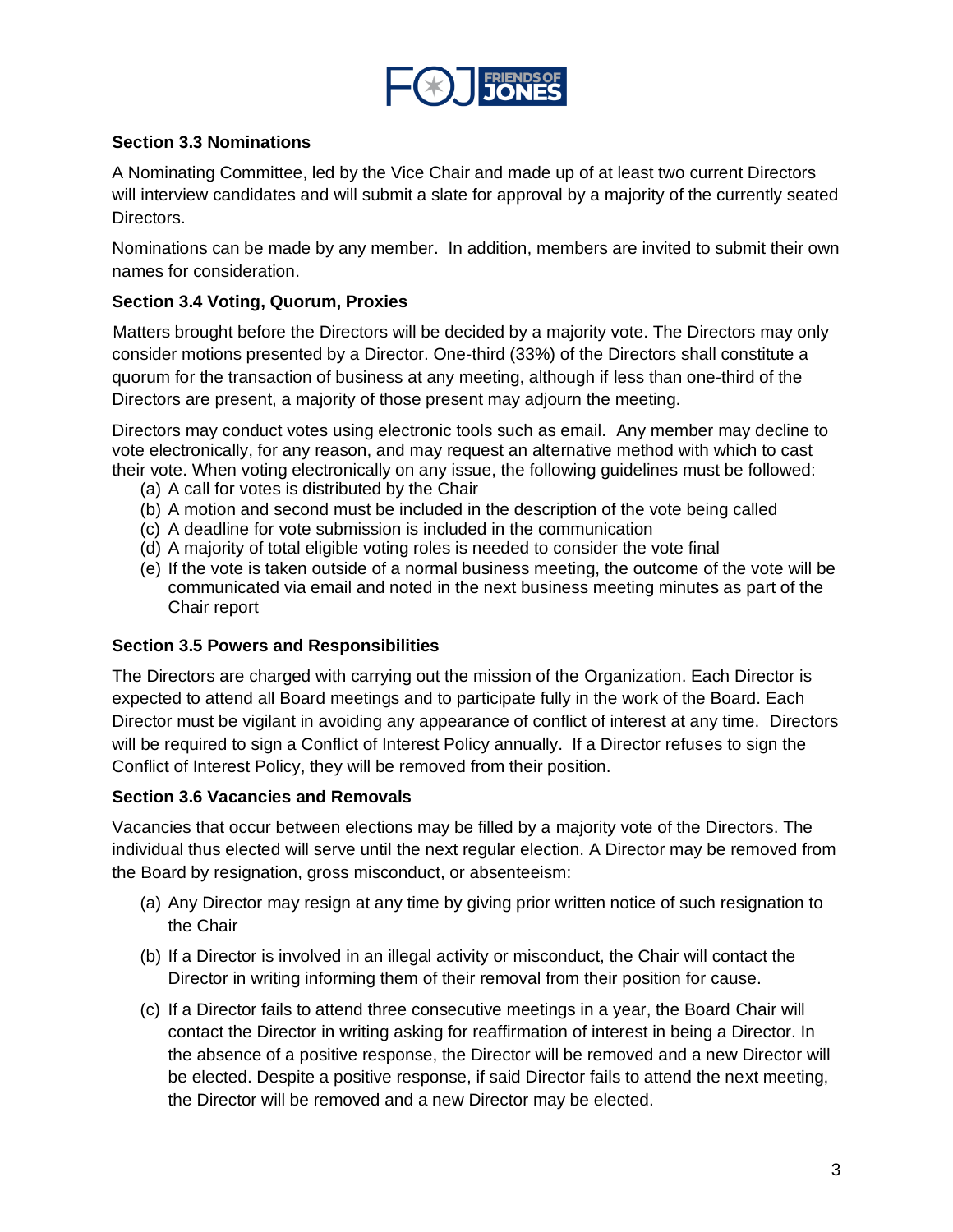

# **Section 3.7 Compensation**

Directors serve without compensation.

### **ARTICLE IV: Meetings**

## **Section 4.1 Board Meetings**

Board meetings ordinarily will be held on the 2nd Thursday of the month at an agreed upon time during the school year, including the annual meeting. When this date conflicts with a school holiday, the Chair shall set an alternate date.

Except for the annual meeting, Directors must be notified of the time and place of the meetings, either orally or in writing, at least five (5) days before the meeting. The schedule of meetings will also be announced and will be open to members of the Organization

The annual meeting will be held during the May Board Meeting, unless the Chair determines an alternate date is required. Directors will be notified of the time, place, and date of the meeting at least 20 days in advance of that meeting. The date of the annual meeting will also be announced to the members. The Directors may change the date of the annual meeting upon 10 days written notice to the Directors.

The most recent edition of Roberts Rules of Order shall, to the extent consistent with these Bylaws, serve as a guideline for how to run meetings of the Directors.

### **Section 4.2 Special Meetings**

Special meetings of the Directors may be called by or at the request of the Chair or by the request of one-quarter of the total number of current Directors.

### **Section 4.3 Notice of Meetings**

Notice of any meeting, including special meetings, shall be given at least five (5) days prior thereto by oral notification (delivered in person, by email, or over the phone) or by written notice, delivered personally or sent by mail or email to each Director at his or her home or business address as shown on the roster maintained by FOJ.

If mailed, such notice shall be deemed to be delivered when deposited in the United States mail in a sealed envelope so addressed, with postage thereon prepaid.

For any meeting at which dissolution of FOJ is being recommended, notice by e-mail is not acceptable; notice may only be delivered in person or over the phone, but not by leaving a message, or sent by mail. Any Director may waive notice of any meeting.

# **ARTICLE V: Officers**

The officers of the Organization shall be the Chair, Vice Chair, Secretary, and Treasurer. Any two (2) offices may be held by the same person at any time, except the officers of Chair and Secretary must be held by two (2) separate persons.

The Chair shall be the Chief Executive Officer of the Organization and is charged with the general supervision and direction of all its business affairs. The Chair shall preside at meetings of the Directors.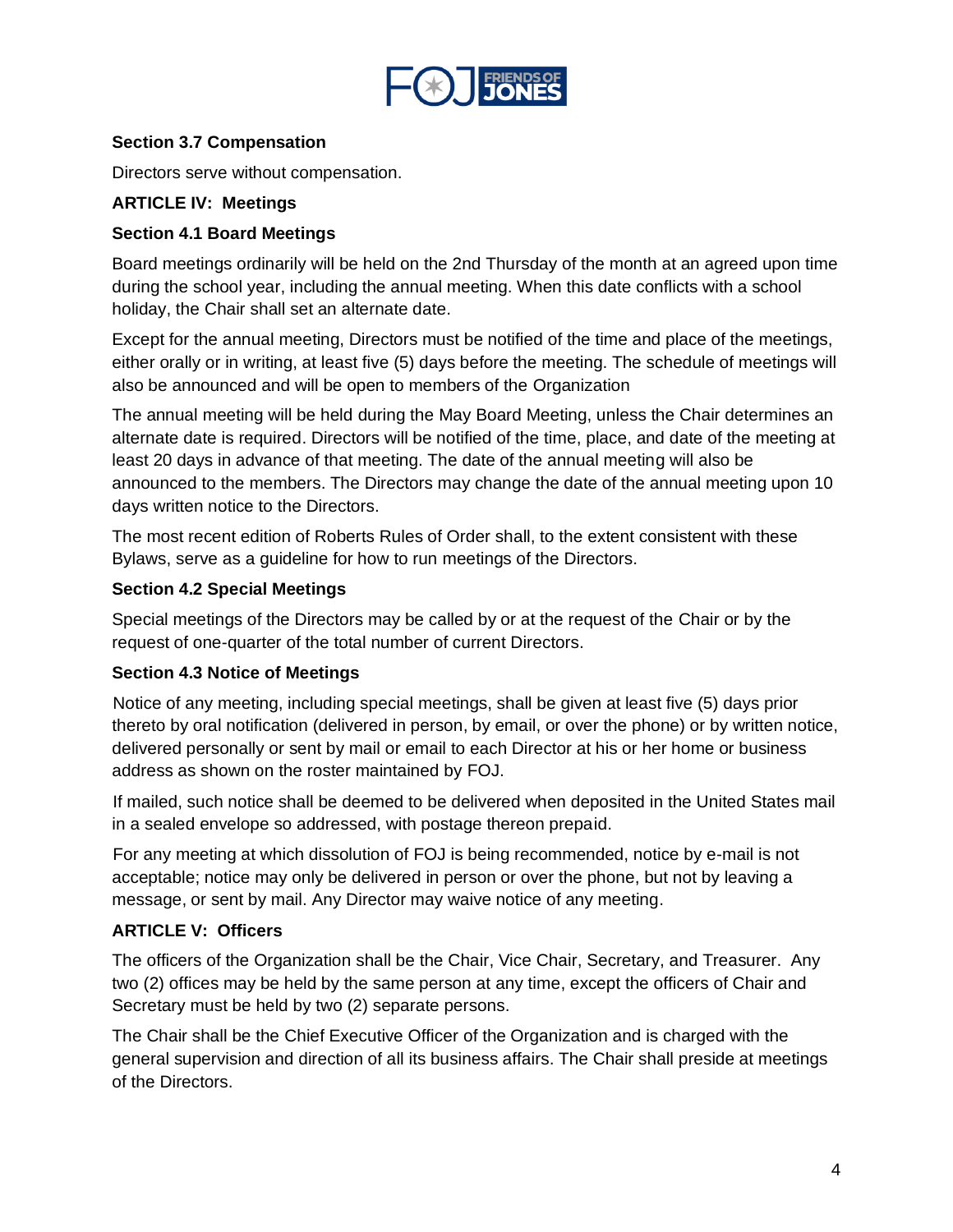

In the absence of the Chair, or in the event of the Chair's inability or refusal to act, the Vice Chair shall perform all the duties of the Chair. The Vice Chair may become the Chair in the following year of their election as Vice Chair.

The Treasurer shall be responsible for all funds of the Organization, shall cause the deposit of moneys received by the Organization in appropriate depositories, shall cause disbursements as authorized by the Organization, shall maintain appropriate books and accounts and shall generally cause to be performed all the duties incident to the office of Treasurer. Financial reports will be presented monthly to the directors and then annually to the membership. Tax and state reporting documents will be filed according to law.

The Secretary shall see that minutes of the annual meeting and of all meetings of the Directors are kept; shall see that all notices are duly given in accordance with these Bylaws; shall see that the corporate records are kept; shall see that a registry is kept of the post office and e-mail addresses of each Director, and shall generally perform or direct the performance of all duties incident to the office of Secretary.

### **ARTICLE VI: Committees**

The Chair may designate and appoint one or more committees, each of which shall include at least one Director.

#### **ARTICLE VII: Fiscal Year**

The fiscal year of the Organization shall be from July 1 to June 30.

#### **ARTICLE VIII: Distribution of Income**

The Directors may authorize distributions of the Organization 's money, property, or other assets to any project or group activity according to criteria and priorities to be determined by the Directors and within the purposes of the Organization.

The Chair can distribute funds of \$500 or less without board approval.

Funding requests from various educational departments at JCP will be discussed with the Principal and prioritized according to the overall school priorities. Grant applications should be submitted through the formal grant submission process. Grant awards will be published by FOJ and posted on the FOJ web site.

#### **ARTICLE IX: Finances**

#### **Section 9.1 Budget and Financial Reports**

- (a) By September of each year, the Treasurer shall submit a proposed budget to the Directors. The budget, with any changes desired by the Directors, will be adopted by vote of the Directors.
- (b) At the annual meeting of the Organization, the Treasurer shall submit to the Directors and others in attendance, a non-audited financial report of all income and expenditures of the current fiscal year.
- (c) At the fall meeting of the Organization, the Treasurer shall submit to the Directors and others in attendance, an audited financial report of all income and expenditures of the previous fiscal year.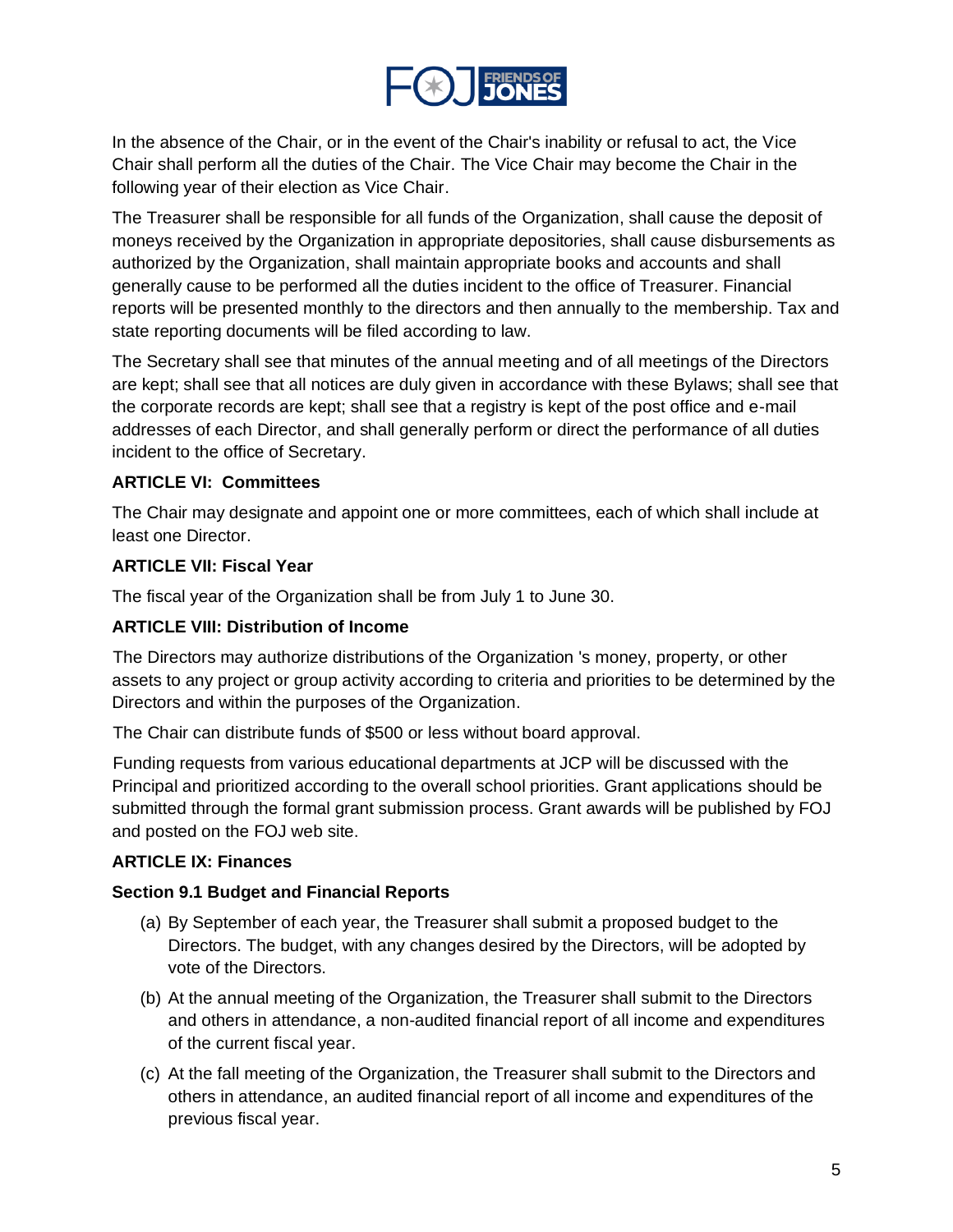

## **Section 9.2 Federal and State Reporting**

The Treasurer shall prepare and file or cause to be prepared and filed such federal and state tax and accounting returns and reports as shall be required by law, at the expense of the Organization.

### **Section 9.3 Banking**

The Organization will maintain such bank accounts as approved by the Directors. Two signatures will be required on all checks. Signers will be the Chair, Vice Chair, Secretary, and Treasurer. Signatures will be updated on an annual basis or as needed.

#### **Section 9.4 Credit or Debit Card**

The Organization may maintain a credit or debit card, as approved by the Directors. Authorized card holders will be the Chair and other Directors as approved by a majority vote of the Directors. Authorization of card holders will be updated on an annual basis or as needed.

### **ARTICLE X: Indemnification**

Each person who at any time is or shall have been a director, member, officer, employee, volunteer or agent of the Organization, or is or shall have been serving at the request of the Organization as a director, member, officer, employee or agent of another corporation, partnership, joint venture, trust of other enterprise, shall be indemnified by the Organization in accordance with and to the full extent permitted by the General Not for Profit Corporation Act of Illinois in effect at the time of adoption of these Bylaws or as amended from time to time. The foregoing right of indemnification shall not be deemed exclusive of any other rights to which a person seeking indemnification may be entitled under any Bylaw, agreement, vote of members for disinterested directors or otherwise. If authorized by the Directors, the Organization may purchase and maintain insurance on behalf of any person to the full extent permitted by the General Not for Profit Corporation Act of Illinois in effect at the time of the adoption of these Bylaws or as amended from time to time.

### **ARTICLE XI: Dissolution**

The Organization may dissolve if (i) the Directors adopt a resolution proposing that the Organization be dissolved voluntarily, recommending a plan for the distribution of the Organization 's assets and directing that the questions of such dissolution and distribution of assets be submitted to a vote at a special or annual meeting of the members and Directors and (ii) a notice of such proposed action is given to all Directors not less than twenty (20) days prior to such meeting. The date of such a meeting will also be announced to the members. The notice of dissolution must include a plan for the disposition of all of the Organization 's assets and properties. Final action may be taken by the Directors at such special or annual meeting, and such action shall require the affirmative vote of two-thirds of the Directors present and voting.

In the event of dissolution or final liquidation of the Organization, the Directors shall, after paying or making provision for the payment of all the lawful debts and liabilities of the Organization, distribute all remaining assets to such one or more of the following categories of recipients as the Directors of the Organization shall determine: